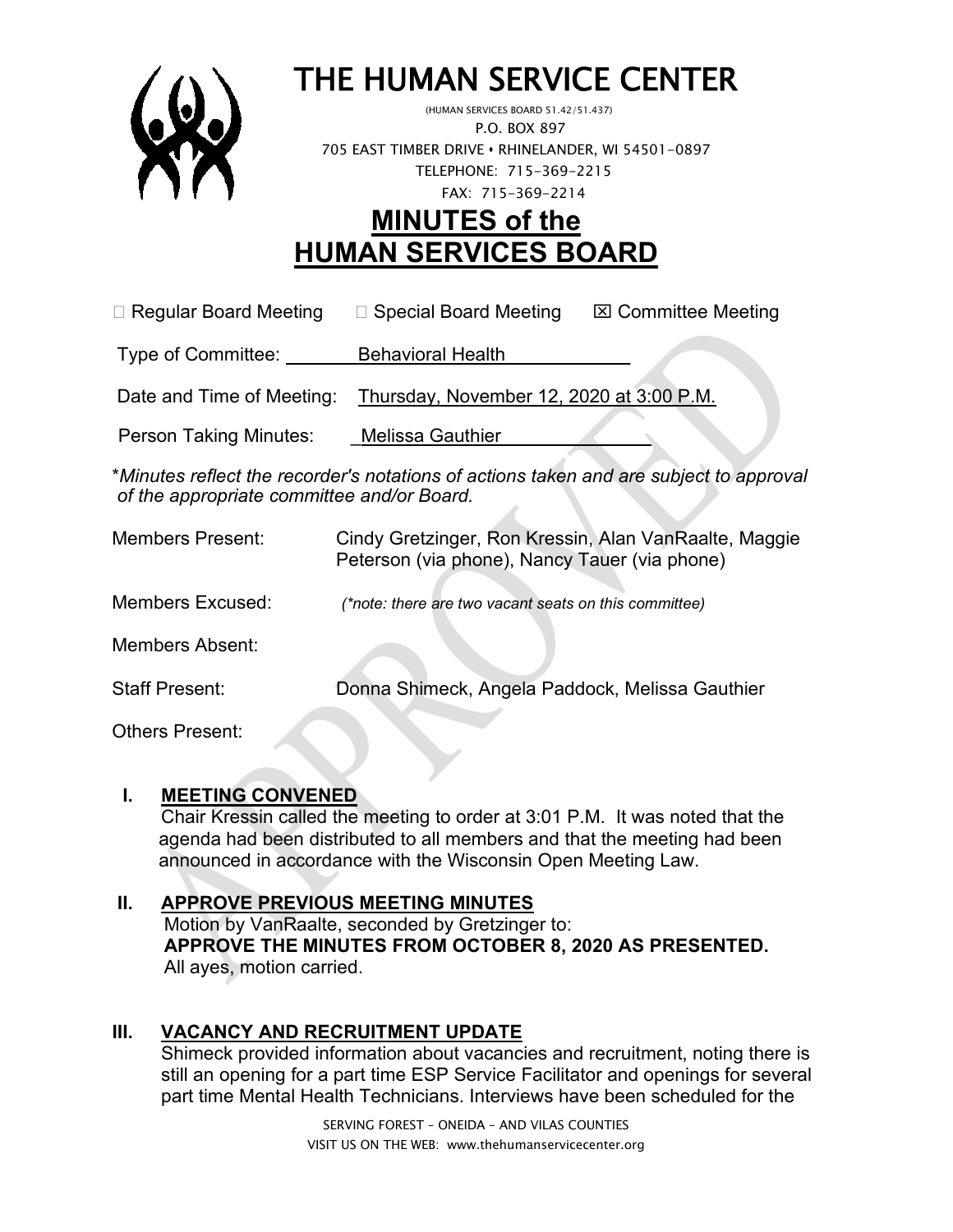Mental Health Technician positions. The CCS Service Facilitator position had been filled, but HSC has received resignations from two employees currently working this position. The process of filling these positions will begin and the job opening has already been posted. Shimeck also noted that the Behavioral Health Deputy Administrator position was filled by candidate Hugo Vargas. Mr. Vargas will start on November 30<sup>th</sup>. Shimeck is looking forward to working with Mr. Vargas.

### **IV. COMMUNITY ENGAGEMENT UPDATE**

Shimeck updated the committee on recent community engagement efforts. She reported that HSC continues to hold joint staffing meetings with Forest, Oneida, and Vilas. HSC continues to participate in the Forest County Community Coalition and Oneida County AODA Coalition meetings. Shimeck stated that the employees have reported that the joint meetings have had a positive impact on clients with complex issues.

#### **V. OUTPATIENT CLINIC UPDATE**

Shimeck reported that HSC had a DQA site audit to review the OP Clinic SUD and MH programs. HSC received a 2-year certification; however, HSC was given citations in both programs, mostly due to lack of signatures. Shimeck and Feest will be working on a Plan of Correction to submit to the DQA office. These items can be easily corrected and will be discussed with the staff. Shimeck reported that HSC currently has 326 clients served in the MH Outpatient and 163 in the AODA Outpatient.

Shimeck reported that in September, Roberta Marcus began to provide AODA services in Eagle River and at this time the services are being done virtually. A branch office certification has been applied for and the DQA site visit is scheduled for next week. Marcus has also met with Bill Weiss, Vilas County Jail Administrator, to discuss scheduling follow-up appointments for inmates exiting the *jail*.

In October, Rachel Kuester, began to meet with Forest County Department of Social Services to be available for clients who need case management and to discuss other MH and SUD needs they may have.

**A. EMDR Presentation** – An education EMDR video was shown at the committee meeting. Shimeck gave a brief update and reported that two staff are being trained in EMDR, Eye Movement Desensitization and Reprocessing technique and she is very excited to be able to offer this form of therapy to our consumers. The last training session will take place in December. One of the Mental Health Therapists being trained, has started to implement the EMDR therapy with two of practice clients and has reported tremendous benefit.

# **VI. COMPREHENSIVE COMMUNITY SERVICES UPDATE**

Shimeck reported that she has been participating in the DHS CCS State meetings that occur every other week. They have focused on giving resources to the county and checking in on how the counties are doing during the pandemic. Many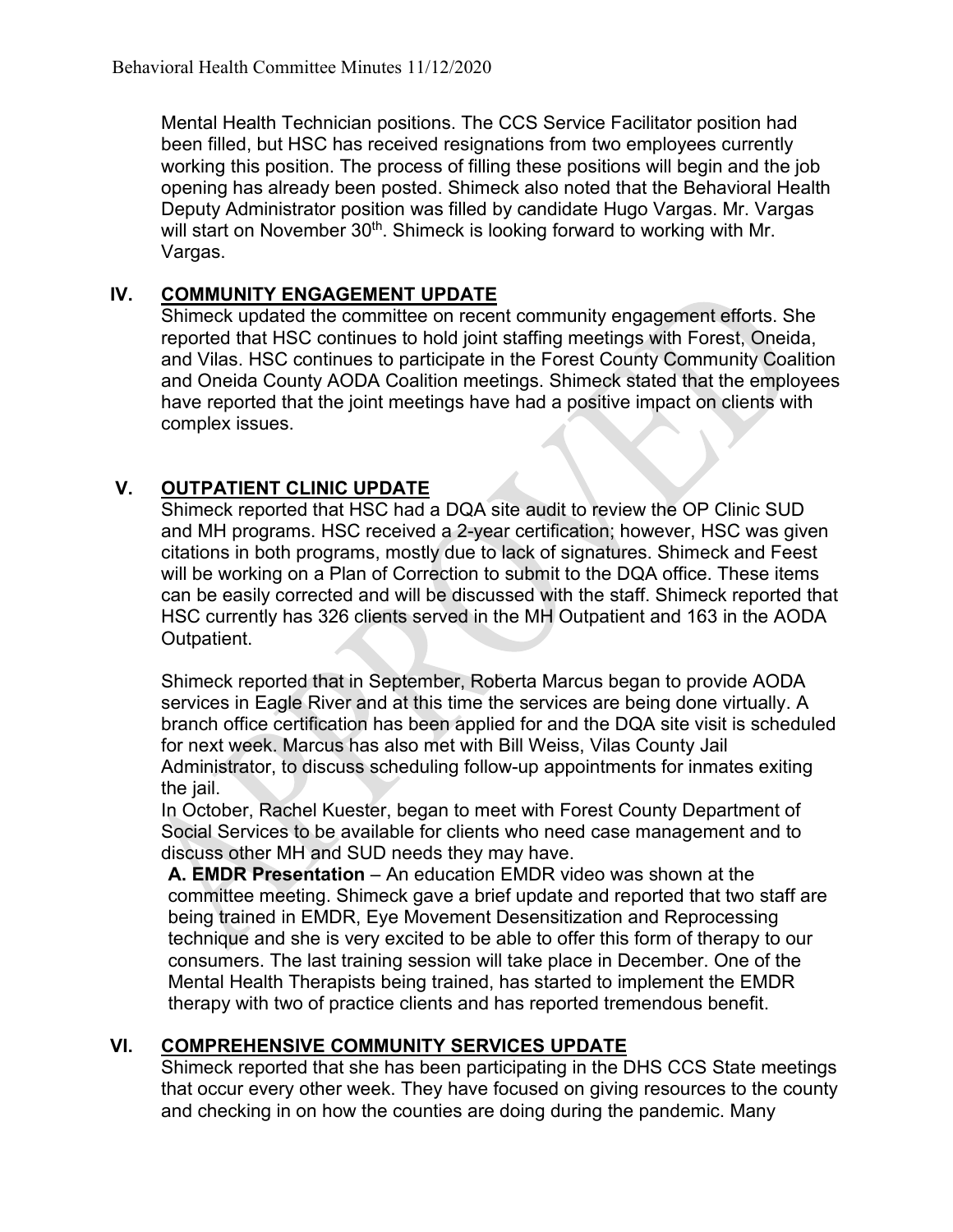questions are brought up about what is billable and non-billable during this pandemic. Shimeck reported that HSC continues to enroll clients in the program and currently have 65 clients enrolled.

# **VII. COMMUNITY RECOVERY SERVICES UPDATE**

Shimeck provided an update about the CRS program. CRS received its second request from the Division of Care and Treatment for its biannual monitoring review. A sample of CRS client files has been sent for DCTS review. HSC received the results, and no plan of action is required. Two recommendations were given, and this was communicated to staff. Shimeck reported that there are currently 7 clients in the program.

# **VIII. COMMUNITY SUPPORT PROGRAM UPDATE**

Shimeck provided a CSP update. She reported that there is a new state training that HSC has access to as a member of the Behavior Health Training Partnership. One staff member and the intern from Nicolet College have completed this training.

The CSP team is currently going through the E-IMR (Enhanced Illness Management and Recovery) training. It is an evidence-based model and has specific strategies to assist clients with chronic mental illness in reaching their goals. Currently 22 clients are enrolled in the CSP program.

# **IX. WOMEN'S GRANT UPDATE**

Shimeck updated the committee about the Women's Grant program. She reported that we received the final grant award total in the amount of \$188,517. Two clients have been opened and additional assessments have been scheduled. The new Grant Funding Opportunity came last week and is due to the state November 30<sup>th</sup>. HSC will be working with The Marshfield Clinic Grant Writing resources to assist in the application process since there is so little time to get the grant submitted.

# **X. EMERGENCY SERVICES PROGRAM UPDATE**

Shimeck reported to the committee that an ESP site survey was completed, and HSC received a 2-year certification. Two citations will be given as well, one for a report that is required to be completed yearly based on the client satisfaction surveys and any changes made due to the feedback received. The other citation was given because the surveyor stated that a contracted provider's staff did not receive enough supervision that is required according to the regulation. This agency had never been cited for this before. The agency will be writing a plan of correction that will be submitted to Shimeck and Shimeck will send to the state. Shimeck noted that 118 clients are enrolled in this program.

#### **A. Crisis Bed Emergency Services Report**

Shimeck presented the crisis bed and screening report. A handout was provided to the committee.

# **XI. DATA COLLECTION SURVEY RESULTS**